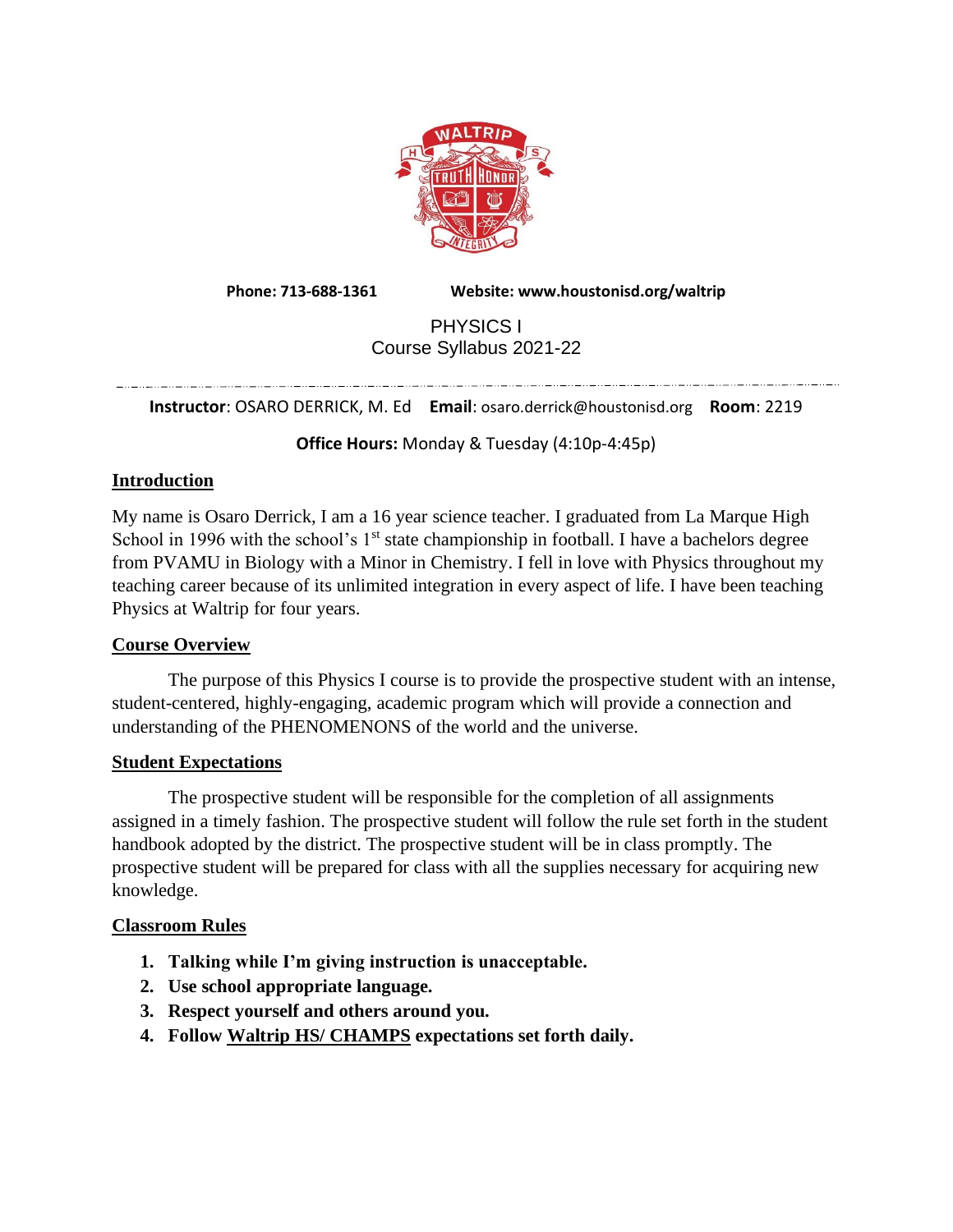## **Consequences**

## **Positive**

- Verbal Accolades
- Public/Private recognitions
- Additional Points on Exam
- Stickers
- Parent/ Guardian Call

### **Negative**

- 1. Verbal Warning
- 2. Student-Teacher Conference
- 3. Parent/ Guardian Call (write-up)
- 4. Parent/Student/Teacher Conference
- **5.** Sent to Principal

**\*All consequences are given at the discretion of the teacher.**

## **Grading policy**

**Major Grade**- 35% (test and projects)

**Laboratory Grade**- 30%

**Classwork Grade**- 25% (Quizzes, daily assignments)

**Participation Grade**-10% (Students activity level, awarded at the teacher's discretion)

- Late-assignments will receive a 5-point deduction every day until received (Up to 7 days from original due date.)\* (If the end of the grading period is within 7 days, then the assignment will be due on a day designated by Mr. Derrick.)
- **All missing assignments will receive a zero, if left unfulfilled.**
- The **student** is responsible for all missing assignments due to absence.
- **Extra credit work will not be given.**
- **The student is responsible for scheduling test after absence.**

# **Program Expectations**

- Students are capable of success
- Students deserve respect and should expect the best education that we can provide
- Students should be self-motivated and self-disciplined
- Administration and staff will work to achieve a disciplined and safe environment
- Students are worthy of success and respect
- Students are ultimately responsible for their educational success
- Students will succeed with the help of my teachers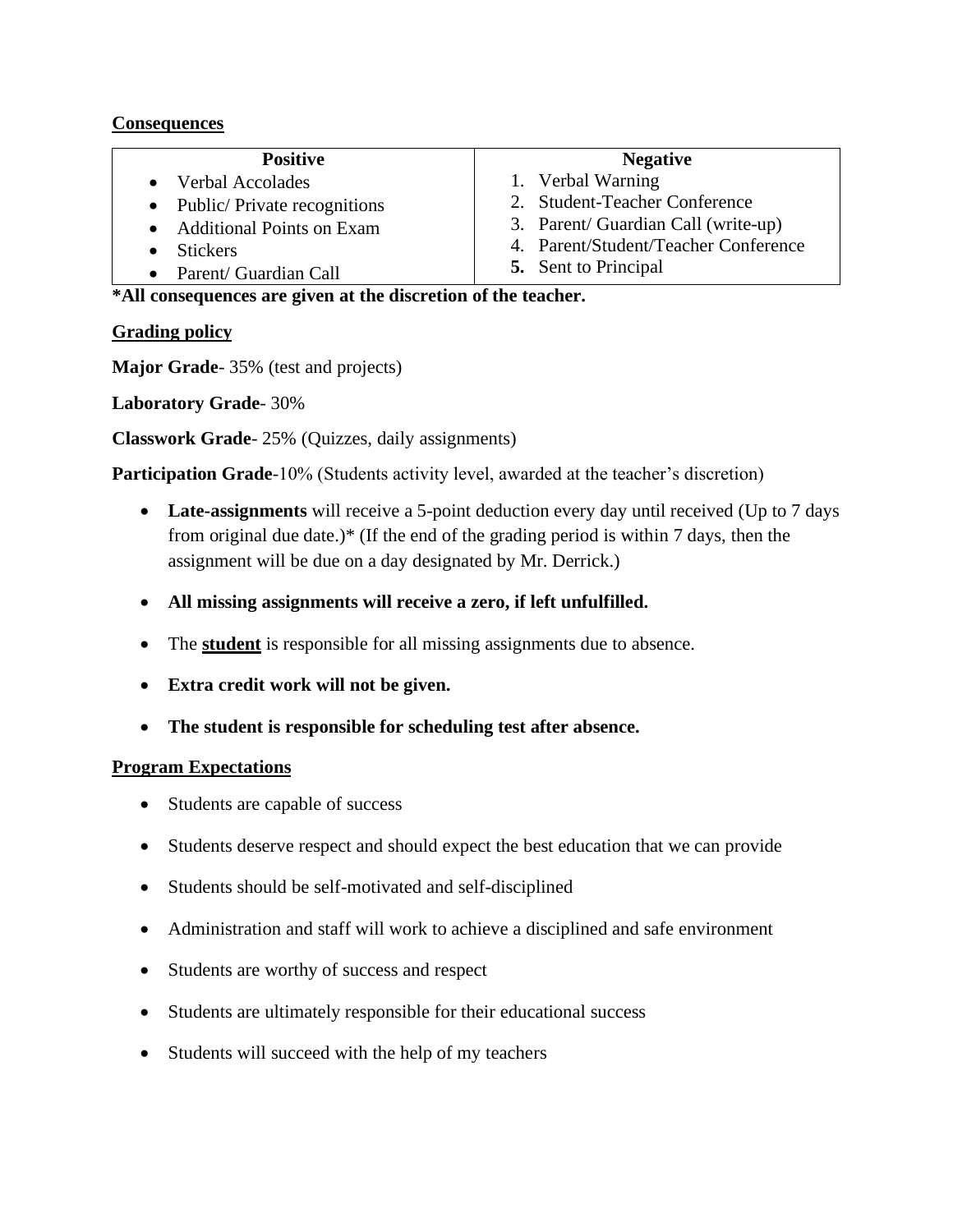### **Tardy Policy**

**Students are required to be in class at the scheduled time daily. Students without a pass, who do not show up on time for class will be in violation and considered tardy. After receiving 3 tardies, students will be written-up and a parent contact will be made.** 

### **Bullying Policy**

## **BULLYING IS NOT TOLERATED IN Houston ISD.**

### **Supplies**

- **Composition Notebook**
- **Writing utensils (Black/ Blue Pen, Pencils, Map pencils)**
- **Paper (College Rule)**
- **Student Laptop**
- **Book : Physics-Principles and Problems (Mc Graw Hill)**

### **Quote**

**"Intelligence plus character that is the goal of education."\_MLK**

## **HUB**

## **Remind 101**

*https://www.remind.com/join/mroderri*

**Explorelearning.com (Gizmos)**

**Socrative.com**

**Microsoft TEAMS**